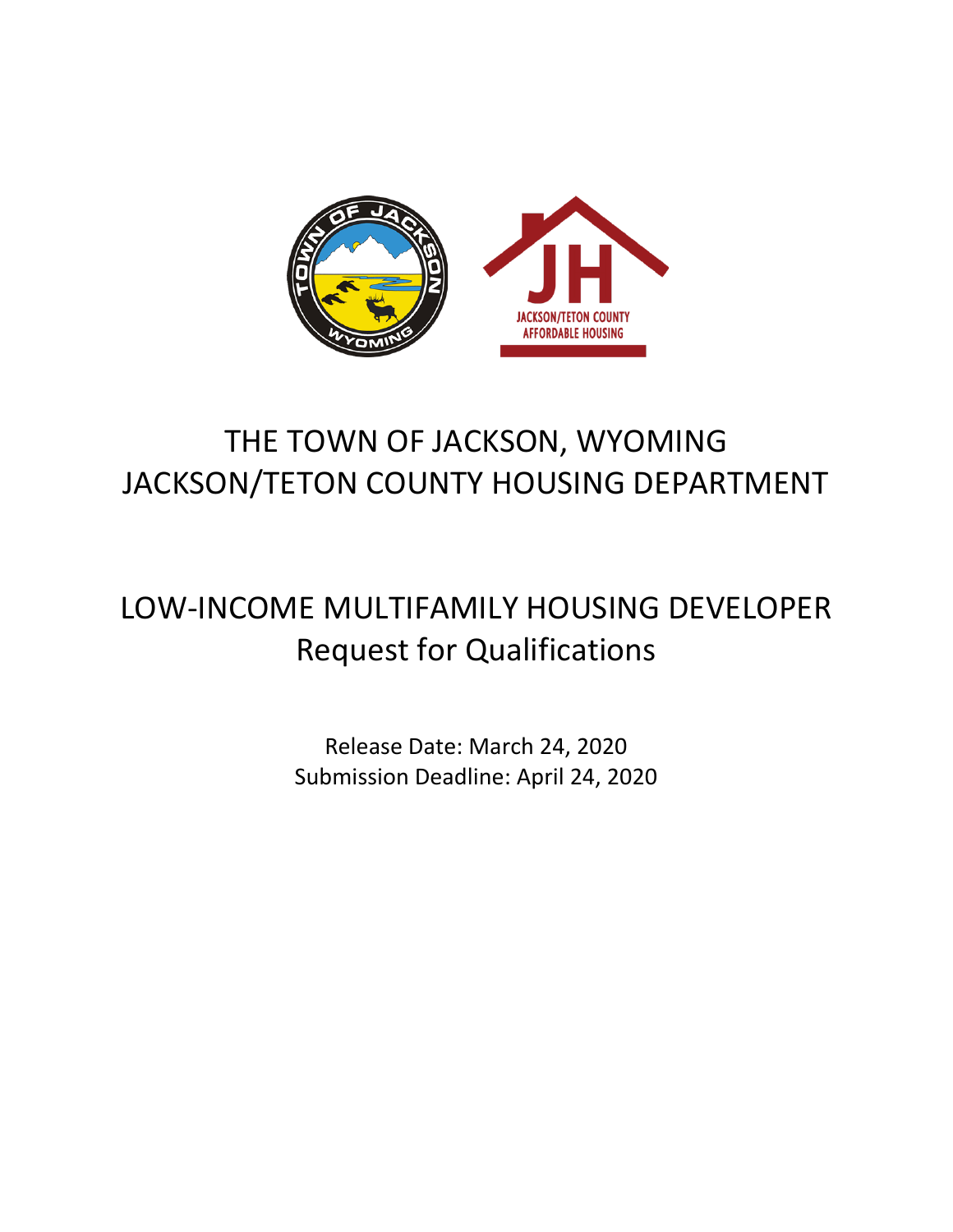#### **REQUEST SUMMARY**

The Town of Jackson, through the Jackson/Teton County Housing Department, seeks a qualified partner to develop low-income rental housing within the Town of Jackson utilizing a combination of Low-Income Housing Tax Credits, HOME Investment Partnerships Program Funds, National Housing Trust Funds, Town funding and private funding. The Town of Jackson will provide land for the development pursuant to a ground lease and for a nominal annual fee and may consider additional investment depending on the project.

### Introduction

The Jackson/Teton County Comprehensive Plan ("Comp Plan") establishes the goal of housing at least 65% of the Teton County workforce locally. The Comp Plan includes a variety of strategies to achieve this goal, including Policy 5.4.a that directs staff to create a community housing implementation plan.

In November 2015, the Workforce Housing Action Plan was adopted and provides a road map for the future of housing production, preservation, and management. Initiative 4C directs staff to seek state and federal funding and to provide technical assistance to private entities applying for such funds.

In November 2017, the Town of Jackson released a Request for Proposals ("RFP") to develop deed restricted housing at 174 North King Street. In May 2018, the Town Council ("Council") awarded the project to Westmount Development who proposed to build low-income rental housing by utilizing Low-Income Housing Tax Credits ("LIHTC"), HOME Investment Partnerships Program ("HOME"), and National Housing Trust Funds ("NHTF") for the project.

In September 2018 and again in March 2019, Westmount Development applied to the Wyoming Community Development Authority ("WCDA"), but did not receive LIHTC, HOME, or NHTF allocations. While both applications received the highest "Tier 1" scoring based on need, they received the lowest "Tier 2" scoring based on project cost and were not competitive in either funding round.

For the 2021 Qualified Allocation Plan ("QAP"), WCDA has indicated that it will include consideration for high cost areas within the state and will use a statistical outlier method when evaluating qualifying projects. While this will not guarantee allocations for Town of Jackson projects, it may provide the opportunity for additional investment in projects so that LIHTC, HOME, and NHTF allocations are possible.

For this RFQ, the Town seeks a development partner to complete a scope of work with four distinct tasks:

- 1) Property Identification work with staff to identify an appropriate property for a low-income multifamily housing development.
- 2) QAP Study & Opportunity Assessment work with staff to identify opportunities to strengthen future QAP applications.
- 3) Application to WCDA for LIHTC, HOME, and NHTF submit a competitive application to WCDA.
- 4) Development of low-income multifamily housing lead a public-private partnership that results in the development of low-income, multifamily housing within the Town of Jackson.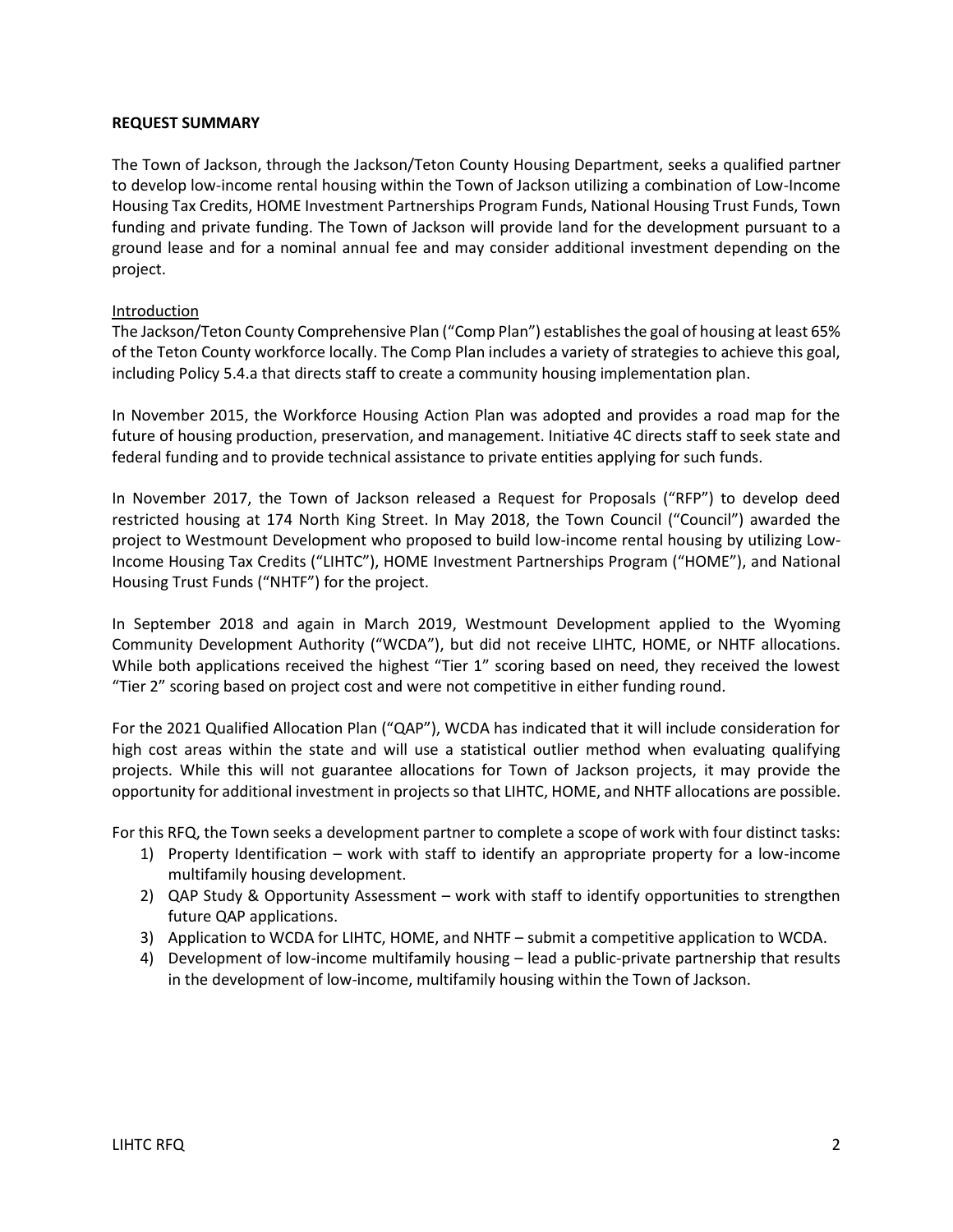## **RFQ REQUIREMENTS**

The Jackson Town Council has approved the following timeline for this RFQ:

| RFQ Release                                     | March 24, 2020 |
|-------------------------------------------------|----------------|
| <b>Submission Deadline &amp; Public Opening</b> | April 24, 2020 |
| <b>Consultant Selection</b>                     | May 4, 2020    |
| Affordable Housing Allocation Plan Application  | September 2020 |

Submissions are due April 24, 2020 by 4pm MST. Submissions received after 4pm on April 24th will not be considered. Incomplete submissions will not be considered. All responses shall include one (1) signed original and one (1) electronic copy of the proposal and should be delivered to:

> Jackson/Teton County Housing Department Attn: April Norton, Director 320 South King Street, Box 575 Jackson, WY 83001

### **Proposals shall include the following information, in this order:**

### A) Introductory Letter

Please include a letter of interest that includes the respondent's name, contact information, and primary contact name.

- B) Qualifications
	- a. Proposed Project Team. Please include a description of each team member, including: a resume, how s/he will participate in the project and her/his relevant experience.
	- b. Firm/Team Experience. Please summarize your experience developing low-income multifamily housing using LIHTC, HOME, and NHTF funding.
		- i. Please highlight any experience the team has had in Wyoming and/or regionally. ii. Please describe experience developing in high-cost areas.
	- c. References. Please provide three (3) references for whom your team has provided similar services. List the name, address, email address and telephone number for each reference along with a brief description of the relevant work provided for each reference.
- C) Fees

This scope of work is broken into four distinct tasks. Please provide hourly rates for tasks 1-3, broken out by team member. Please also provide a proposed process to finalize the fee if selected.

- 1. Property Identification. This phase includes working with Town staff to identify property that is appropriate for development and may include property acquisition if the land is not already owned by the Town or Housing Authority. Teams should assume 1 public hearing for this phase (Town Council).
- 2. QAP Study and Opportunity Assessment, Preliminary Design. This phase includes working with staff to identify opportunities to strengthen the QAP application and attending the WCDA QAP training in Casper, Wyoming in July 2020. The team will work with Town staff on preliminary design and should expect 1 public hearing (Town Council) and 1 community outreach session for this phase.